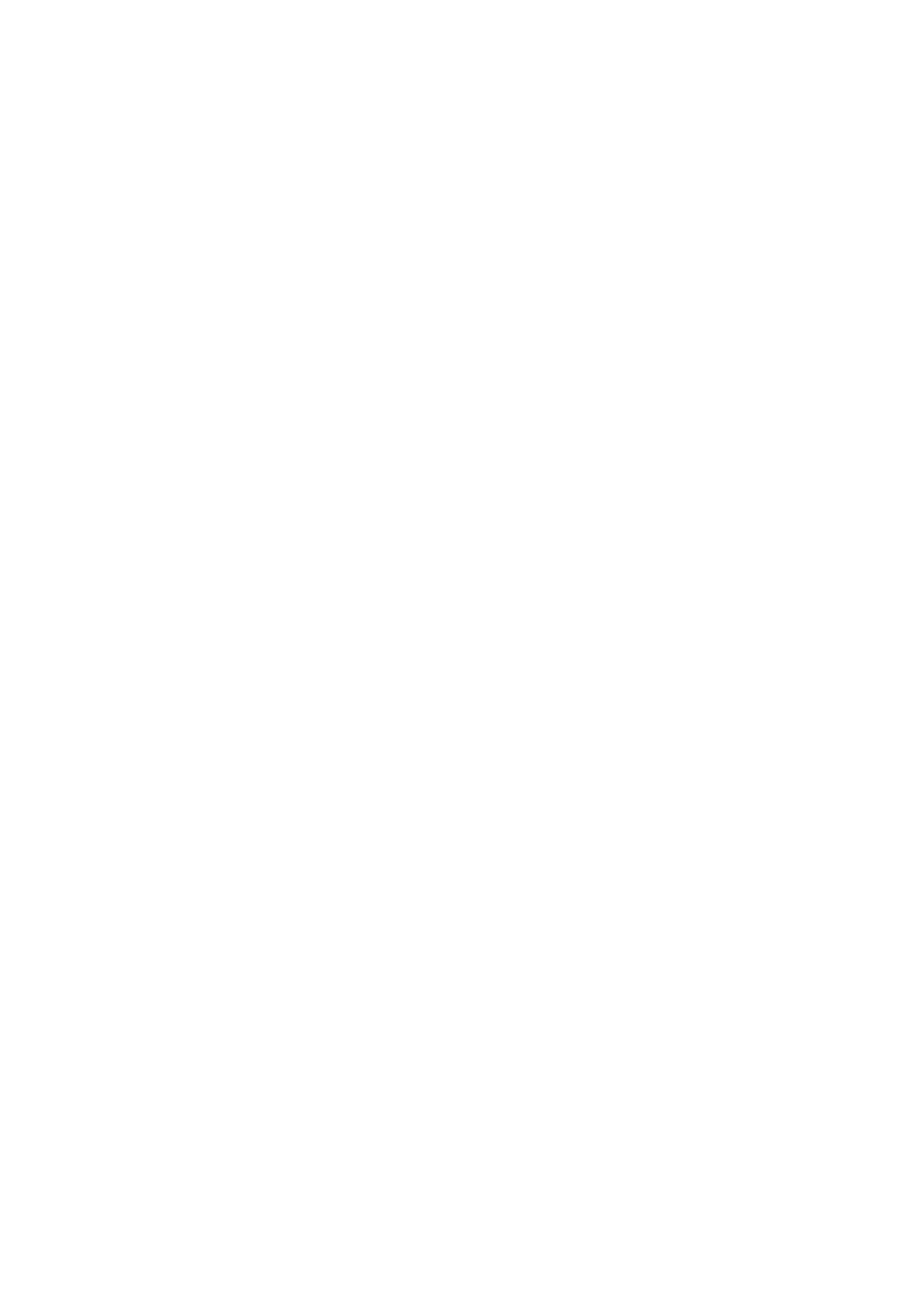THE CLUB WOULD LIKE T AND CLUB MEMBERS DONATIONS AND FOR TH **AT THE** 

## WE HOPE THAT ALL COM DAY AND ALSO THANK TH SUPPORT THE CLU

## **ENJOY YO**

#### **Kennel Club Regulations**

#### **F, Paragraph 2. Welfare of Dogs**

An exhibitor whose dog is entered at a Kennel Clu to ensure the needs of their dog(s) are met, and a welfare at risk by any action, default, omission or referred to the General Committee for disciplinary

#### **EXHIBITORS**

In accordance with kennel Club guidelines and the example of number / owner identification on the

Exhibitors and those in charge of dogs to remove immediately any fouling environs of the show including

Kennel Club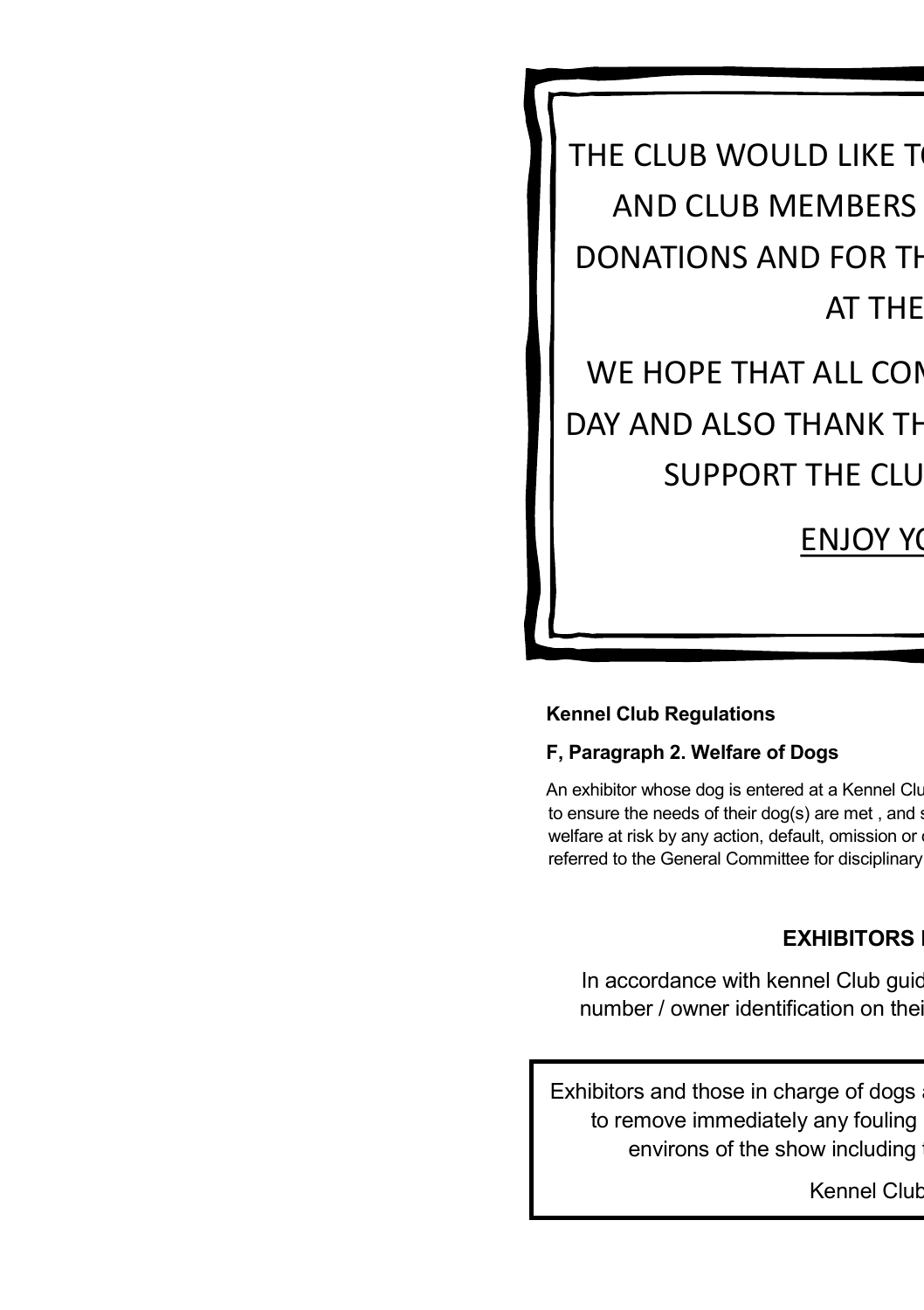## **CROPHIES**

- ON OFFER AT THIS SHOW
	- **THE WEIMARANER CLUB OF SCOTLAND**

## **ROSETTES**

- n all Classes
- Reserve Best Dog
- Reserve Best Bitch
	- Best Puppy Dog
	- Best Veteran Dog
- า Show
- est in Show
- by in Show
- an in Show

## **PRIZE CARDS**

e in all classes

## <u>ntions</u>

- I like to thank the following for their kind tions:
- erson, P.McMahon, L&A Rutland,
- ooney, T. Snaith, S&H Upton-Lovet & Lovet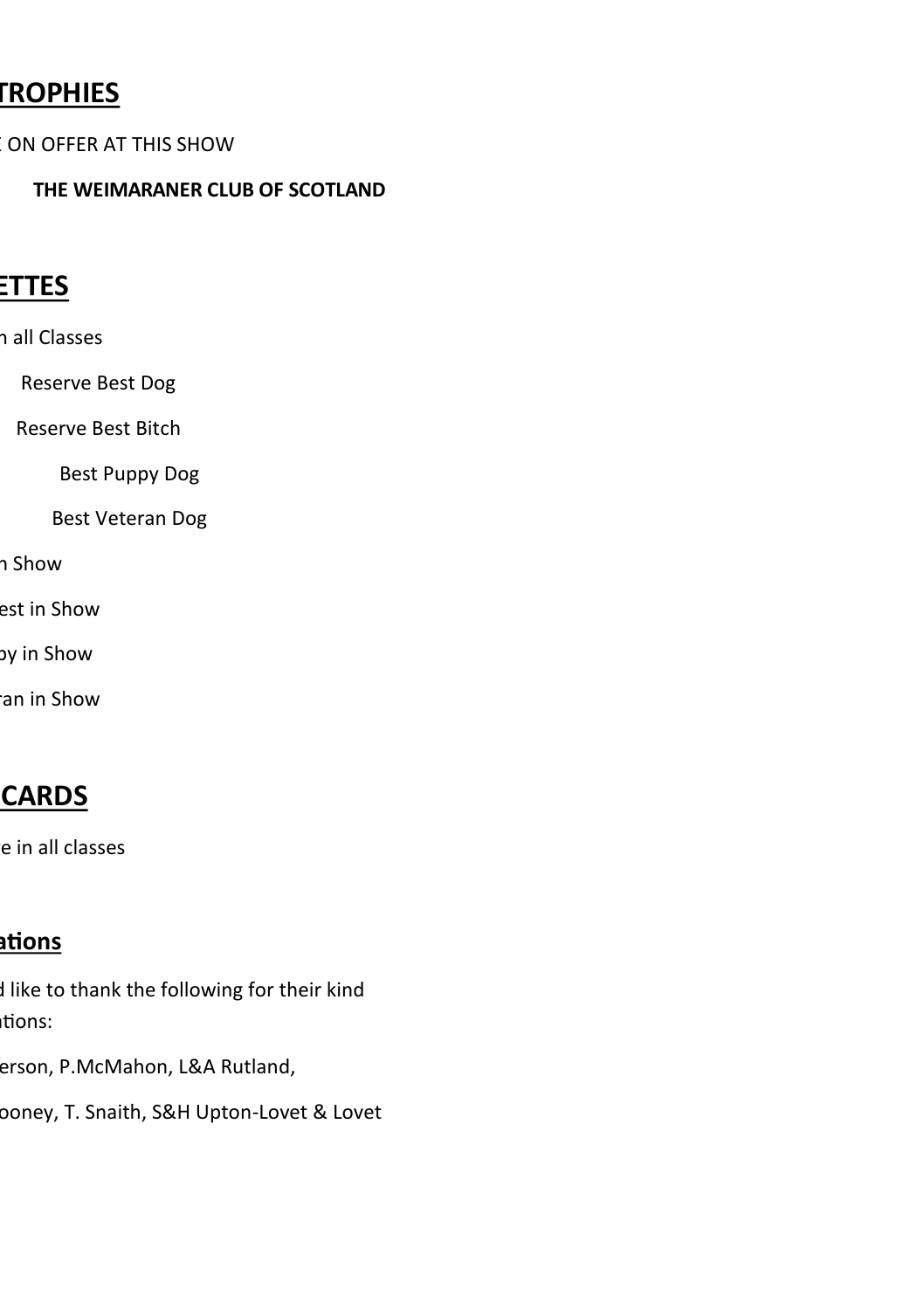### CATAL

## **Judge : Mr Stephen Clayforth**

|                        | BATTY, Mr A, White Bungalow, Bawtry Road,<br>Doncaster, S Yorks, DN7 6PH. Tel 01; |
|------------------------|-----------------------------------------------------------------------------------|
| 1                      | Sh Ch Edingorse Ethereal at Almoo                                                 |
|                        | Sh Ch Sireva Crackerjack at Coastedg                                              |
| $\overline{2}$         | Almoor Macey Gray JW B 17/2/18, b                                                 |
|                        | Sh Ch Netherhills Got Talent JW -Sh<br>Class 10                                   |
|                        | CAIN, Mrs SJ & Mr SA, 13 Sheils Cottages, Gre                                     |
| 3                      | Shonhund Show Tallulah B 05/06/18<br>-Shonhund Showmojo, Class 9,10               |
|                        | CARPENTER, MS C, Hilltop Cottage, East Wo                                         |
|                        | 01373 462 963                                                                     |
| 4                      | <b>Aschfahl Jagerin B 21/07/18 br Exh</b><br>JW ShCM Class 8                      |
| CHARLISH, Mr G         |                                                                                   |
| 5                      | Diliscara Ice Ice Baby B 07/05/12 br<br>Harleferg Streisand, Class 14             |
|                        | CHARLISH, Mr G (Handling for Mrs P Lewis)                                         |
| 6                      | Harleferg Bygraves D 01/09/15 br<br>Diliscara Ice Ice Baby, Class 5               |
| DODMAN, Mr & Mrs S & K |                                                                                   |
| 7                      | Gunalt Podcast D 10/02/17 br Holl<br>Class 4                                      |
|                        | DOW & CAIRNS, Miss S & L, Hornshill Farm,                                         |
| 8                      | Winney Lass B 3/11/15, br Mr D Irvin<br>Classes 11                                |
|                        | DUFFY, Mrs L, 31 Munro Place, Dundee DD2:                                         |
| 9                      | Almoor lady GaGa B 17/02/18 br Mr<br>Edingorse Ethereal at Almoor JW Sh 0         |
|                        | EVANS & PAVEY Mr J & P, Joneva Cottage, V                                         |
|                        | Tel 01944 758743                                                                  |
| 10 <sup>10</sup>       | Sh Ch Gunalt Undeniable at Joneva<br>De Ice at Strideview - Sh Ch Gunalt F        |
|                        | FAIRLIE, Mr & Mrs W & J Summerhill, Shandor                                       |
| 11                     | Sh Ch Gunalt the One for Tasairgid<br>Gunalt Overhear - Sh Ch Gunalt Deli         |
|                        |                                                                                   |

…………… Res ……………

……………………………………………..

……………………………………………..

……………………………………………..

……………………………………………..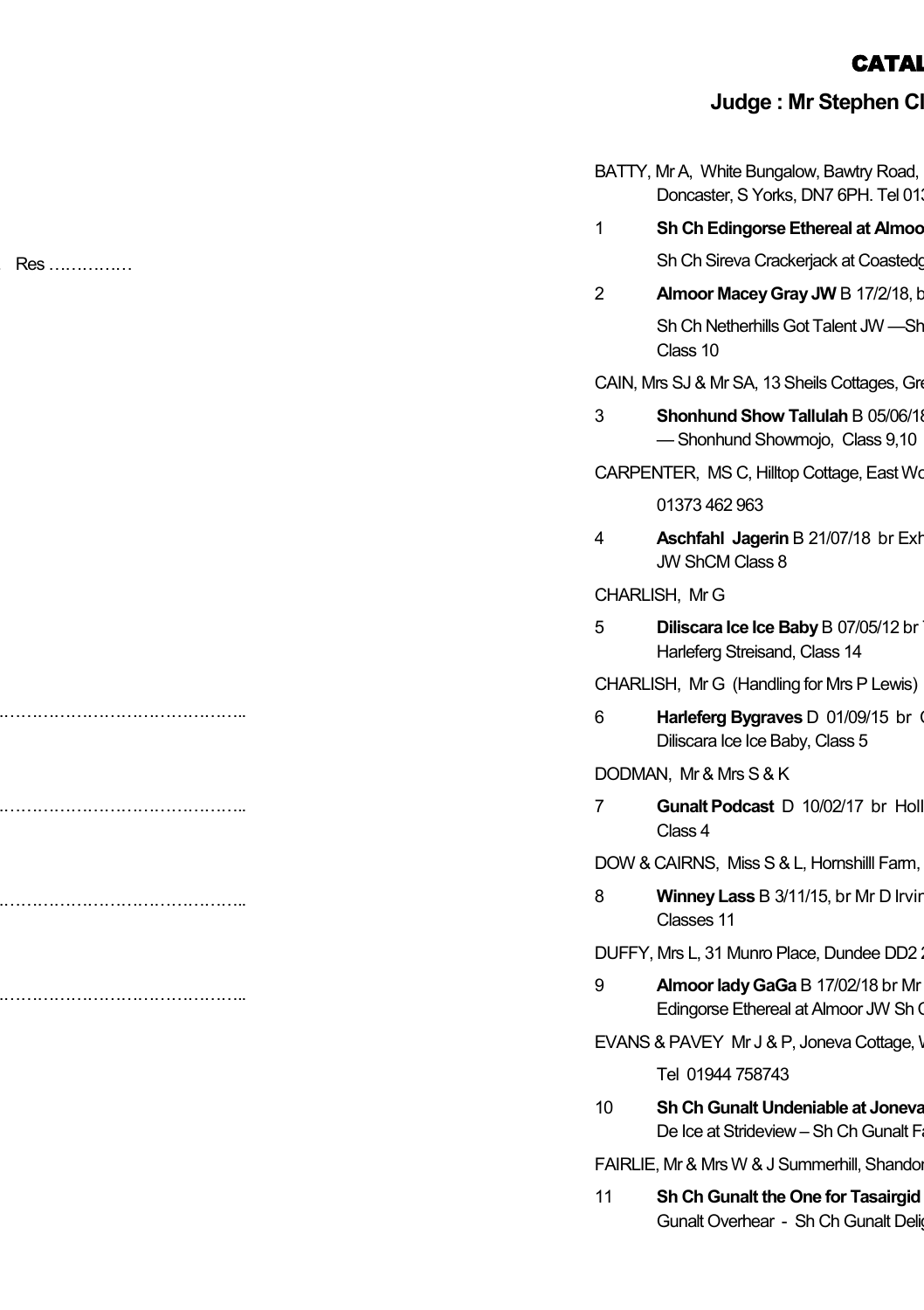| / Road, Waltham St Lawrence, Berks                                                                                                               |                                                                                                                                                        |
|--------------------------------------------------------------------------------------------------------------------------------------------------|--------------------------------------------------------------------------------------------------------------------------------------------------------|
| Exh, Little Blue Conquistador—Dreistone Miss                                                                                                     | <b>Class 10 Graduate Bitch</b><br>5 enti                                                                                                               |
| i, Eva Luna Denarius—Dreistone Winifred                                                                                                          | <b>Almoor Macey Gray JW</b><br>$\mathbf{2}$<br>12 Dreistone Winifred Harriet<br>51 Gunalt Lustrous                                                     |
| e Road, Southport PR8 6JA Tel 01704 544 252<br>Flitnels Kawasaki King of Zeatana -                                                               | $3rd$                                                                                                                                                  |
| illy, Sh Ch Ranaran Galahad at Cavalmist-<br>Sh Ch Gunalt Academy of Raystans JW–                                                                | Class 11 Post Graduate Bitch 3 ent<br><b>Winney Lass</b><br>8<br>38 Netherhill Euromillion<br>Minstergate Call for Rockleyan<br>48                     |
| , Whitley Bay, Tyne & Wear NE26 4JN<br>Br Mr & Mrs Thorne, Flitnels Kawasaki King<br>Mabanika Class 9,10                                         |                                                                                                                                                        |
| 3/13, br Mr P Scougall & Miss S White,<br>rkelvin Rising Star, Class 5<br>r, M24 2JW Tel 07854396321<br>kh Sh Ch Ansona Gamekeeper at Aarranz JW | <b>Class 12 Limit Bitch</b><br>3 entries<br>20 Weipowa Winnie Winchester<br>34 Kalimor Armani at Robricci JW<br>49 Silverkelvin Cassiopeia             |
| s 6<br>or Exh Sh Ch Kalimor Celtic Storm at Aarranz                                                                                              |                                                                                                                                                        |
| Netherhills Got Talent JW SH Cm — Weipowa                                                                                                        | Class 13 Open Bitch<br>7 entries                                                                                                                       |
| wton Road, Kinross KY13 8EG Tel:                                                                                                                 | Sh Ch Edingorse Ethereal at Almoor J<br>1<br>11 Sh Ch Gunalt the One for Tasairgid JV<br><b>Whitecross Remembrance</b><br>29                           |
| White & Scougall, Sh Ch IR Sh Ch<br>Casssiopeia Class 3                                                                                          | 32 Smilek Eyes of Silver JW<br>35 Sh Ch Nemrac Connie at Robricci JW<br>40 Sh Ch Sireva Only Connect with Khan<br>41 Sh Ch Khamsynn Coast Liaison JW S |
| th, Sh Ch Sh CH Netherhills Got Talent JW Sh<br>Class 8                                                                                          | 3rd                                                                                                                                                    |
| br Mrs G Simpson, Sh Ch Hundwith Duty to<br>6                                                                                                    |                                                                                                                                                        |
| rrace, Greenock, Renfrewshire PA16 7TH Tel                                                                                                       |                                                                                                                                                        |

5, Br Mrs J Byrne & Mr M Egan, Sh Ch Ir Sh Ch summas Party at Sagunto JW, Class 4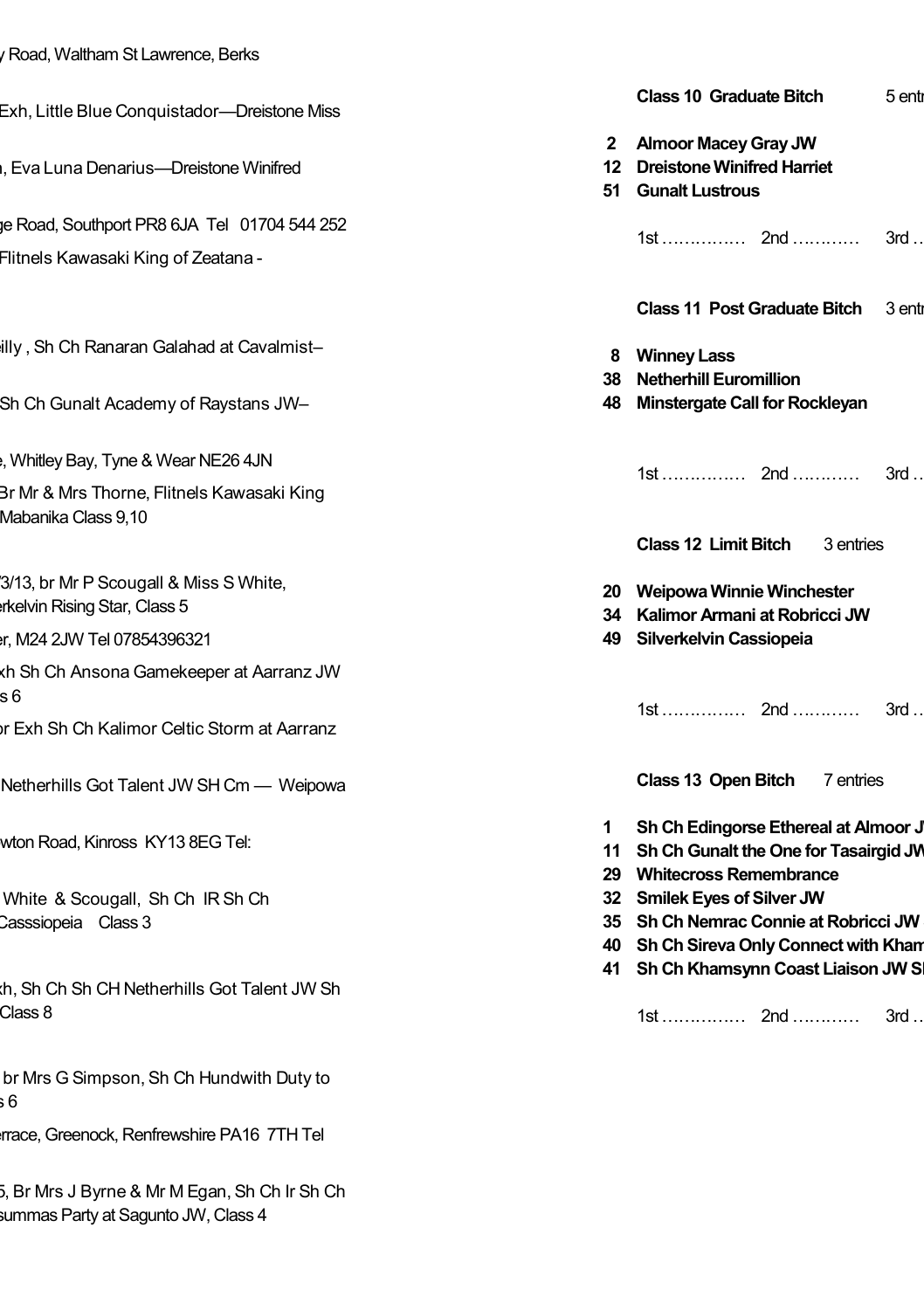…………… Res …………...

…………… Res ……………

**31 Smilek I have a Dream** 

…

…………… Res ……………

#### **39 Almoor Anastasia at Netherhill**

- **47 Mabanika Fascinator**
- 21 Weipowa Rizzini
- 27 Sabsky Sasanka

…………… Res ……………

- PALMER, Mr & Mdms, SJ KJ & PM, 3 Swigert ( 01159273887
- 26 **Kalimor Claude at Parmelly D 31/10/16** Kalimor Casey JW, Class 5
- PILATOVA, Ms S, 12 Checkerfield Mount, Ponte
- 27 **Sabsky Sasanka B** 29/08/18, Br Exh at Sabsky, Classes 8,9
- RAYNER, Mrs & MASKELL, Mrs, The White House J Durham DL17 9AJ Tel 01740 651324
- 28 **Kalimor Accolade to Raystans D 28/0** Raystans JW ShCM - Kalimor Lily Cla

READ, T & GC,

- 29 **Whitecross Remembrance B 11/11/1** Whitecross (AI) Class 13
- 30 **Longtails Beretta by Whitecross (AI)** Pioneer of Denmo—Mowgli Proudly Pre
- REILLY, Mrs K & Mrs C & MASKELL,
- 31 **Smilek I have a Dream B 27/10/18 br Lg** Raystans JW - Gunalt Astute at Smile
- REILLY, Mrs K & Mr L, RAYNER, Mrs C & MAS
- 32 **Smilek Eyes of Silver B 25/2/16 br Mr** Gunalt Instep at Smilek Class 13

RINTOUL, Mr & Mrs A & J

- 33 **Silberstern Water Buoy** D 08/07/09 b Bewitched Class 7
- ROBSON, Mr D & Mrs K, 12 Trinity Park, Hough 07789960122
- 34 **Kalimor Armani at Robricci B 16/3/16** Aarranz JW-Sh Ch Kalimor Ruby JW
- **35** Sh Ch Nemrac Connie at Robricci JV Kalimor Cody at Parmelly JW Sh CM-

ROONEY Mrs E

- 36 **Flitnels Kawasaki King of Zeatana** D Kalimor Maisy Class 7
- RUDDY, Ms C, Lochhead Cottage, Dolphinton, \ 01968682368
- 37 **Sh Ch Netherhill's Got Talent JW D 1** Sh CM - Sh Ch Netherhill Voque Class
- 38 **Netherhill Euro Million B 18/09/17, br** Netherhill Vogue Class 11
- 39 **Allmoor Anastasia at Netherhill B 17/** Sh Ch Edingorse Ethereal at Allmoor JV